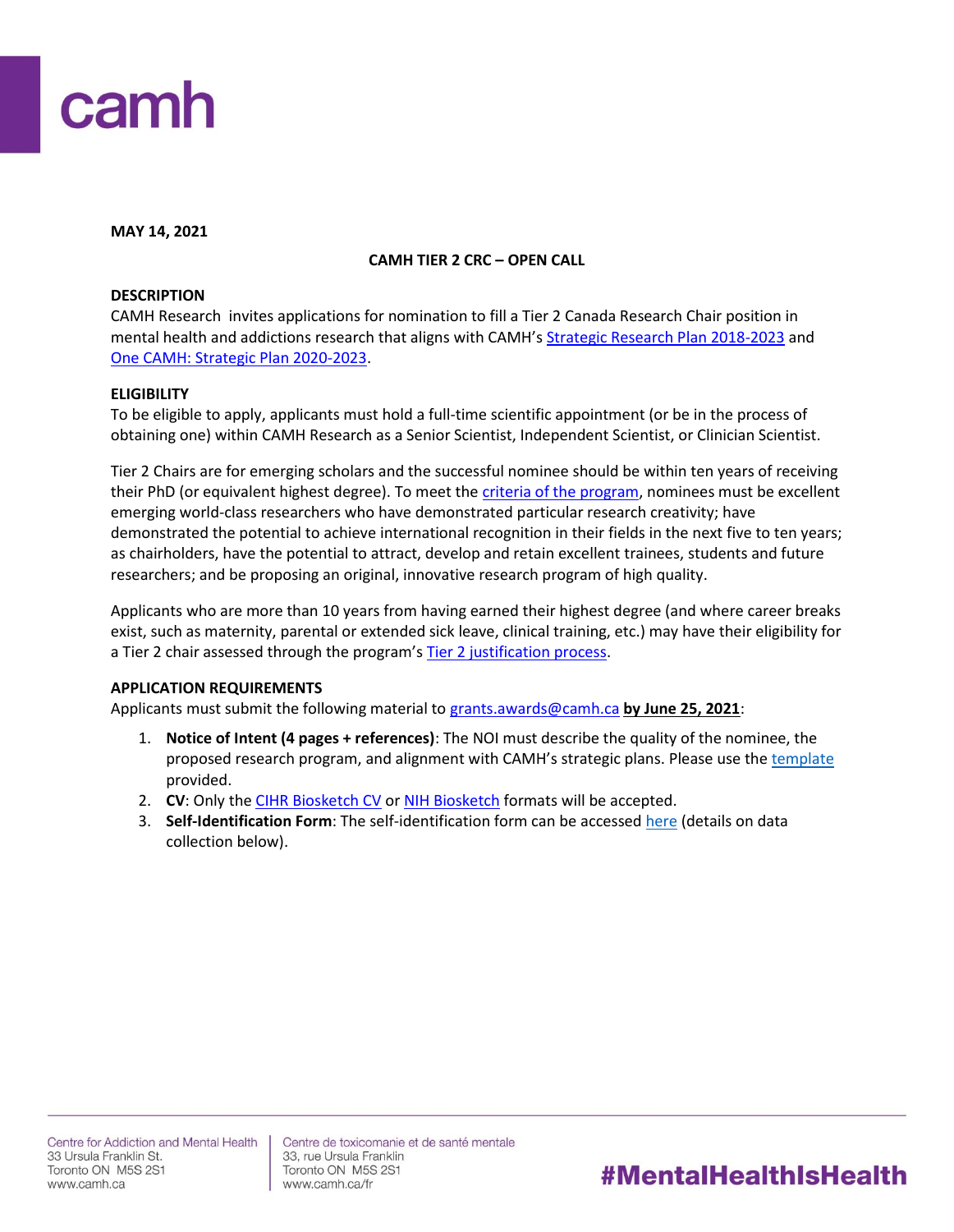#### **SUBMISSION INSTRUCTIONS**

These instructions must be followed to submit your NOI. Incomplete application packages will not be considered.

- Your Notice of Intent and CV must be saved as a single PDF named *LASTNAME.Firstname\_CRC\_T2\_Fall2021*.
- Your self-identification form is not part of the review package, and should be submitted as a separate file.
- Use the email subject "CRC T2 Fall 2021 Open Call"
- Submit the package t[o grants.awards@camh.ca](mailto:grants.awards@camh.ca?subject=CRC%20T2%20Fall%202021%20-%20Open%20Call) by June 25, 2021.

## **SELECTION PROCESS AND CRITERIA**

The CAMH CRC Selection Committee will evaluate applicants based on the application packages provided, using the CRC program's criteria. The successful applicants will be invited to submit a full nomination package to the CRC program. CAMH is committed to providing nominees with the support required to secure the CRC, and will assist with application development. For more detailed information on the internal selection process, please consult CAMH's *[CRC Policy AR 1.18](http://ishare.camh.ca/sites/RSO/policies-sops/Documents/Policies/AR-1.18-Canada-Research-Chair.pdf)* and [CRC Action Plan.](https://www.camh.ca/en/science-and-research/science-and-research-staff-directory/research-chairs) Further information regarding nomination and eligibility criteri[a may be found here.](http://www.chairs-chaires.gc.ca/program-programme/nomination-mise_en_candidature-eng.aspx)

#### **CAREER INTERRUPTIONS**

CAMH recognizes that researchers have varying career paths and that career interruptions due to personal circumstances can be part of an excellent academic record. Search committee members have been instructed to give careful consideration to, and be sensitive to the impact of, career interruptions in their assessments.

## **DIVERSITY STATEMENT**

CAMH places diversity, equity and inclusion at the centre of our work, and welcomes applications from women, visible minorities, Indigenous persons, persons with a disability, LGBTQ2S+ persons, and members of other equity-seeking groups.

## **ACCESSIBILITY**

CAMH is committed to providing an accessible working environment for persons with disabilities through the identification and elimination of barriers. This includes respect for dignity, independence, integration and equal opportunity as recognized in our policies and the Accessibility for Ontarians with Disabilities Act, 2005 (AODA). Requests for workplace accommodations and related issues can be addressed to [Myfanwy Marshall,](mailto:myfanwy.marshall@camh.ca) Director, People.

## **COLLECTION OF EQUITY DATA**

The Canada Research Chairs Program requires institutions to collect self-identification data from all applicants, following the program's best practices. This data is important to CAMH's ability to ensure that researchers from diverse groups are able to benefit from participation in the program. All applicants to